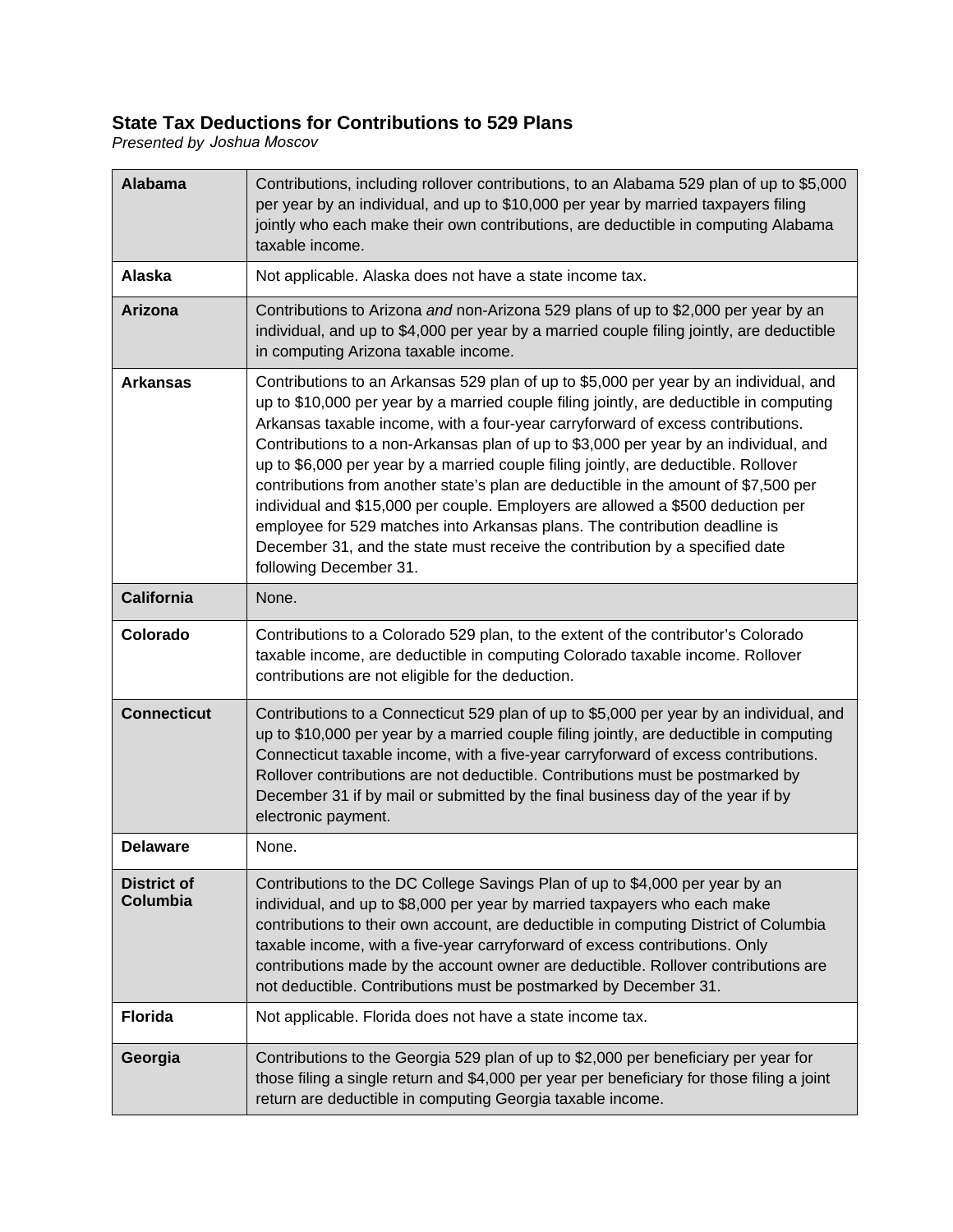|                 | Incoming rollovers from other 529 plans do not qualify as contributions eligible for the<br>state income tax deduction. The contribution deadline is April 15 of the following year.                                                                                                                                                                                                                                                                                                                                                                                                                                                                                                                                                                                     |
|-----------------|--------------------------------------------------------------------------------------------------------------------------------------------------------------------------------------------------------------------------------------------------------------------------------------------------------------------------------------------------------------------------------------------------------------------------------------------------------------------------------------------------------------------------------------------------------------------------------------------------------------------------------------------------------------------------------------------------------------------------------------------------------------------------|
| <b>Hawaii</b>   | None.                                                                                                                                                                                                                                                                                                                                                                                                                                                                                                                                                                                                                                                                                                                                                                    |
| Idaho           | Contributions of up to \$6,000 per year (\$12,000 if married filing jointly) are deductible.<br>Contributions must be received by December 31.                                                                                                                                                                                                                                                                                                                                                                                                                                                                                                                                                                                                                           |
| <b>Illinois</b> | Contributions to an Illinois 529 plan of up to \$10,000 per year by an individual, and up<br>to \$20,000 per year by a married couple filing jointly, are deductible in computing<br>Illinois taxable income. For a rollover contribution, only the principal portion is eligible<br>for the deduction. Contributions must be postmarked by December 31. Up until the tax<br>year ending December 31, 2020, employers may claim a credit against Illinois tax for<br>25 percent of matching contributions made to an employee's account in an Illinois 529<br>plan, with a maximum annual credit of \$500 per employee. Unused credits may be<br>carried forward for five years.                                                                                         |
| Indiana         | A 20 percent tax credit on up to \$5,000 per year in contributions to an Indiana 529<br>plan can be claimed against Indiana income tax (maximum yearly credit is \$1,000).<br>Rollover contributions and contributions generated through a rewards program are not<br>eligible for the credit.                                                                                                                                                                                                                                                                                                                                                                                                                                                                           |
| lowa            | Contributions to an lowa 529 plan of up to \$3,439 for 2020 per beneficiary by an<br>individual, and up to \$6,878 per beneficiary by married taxpayers filing jointly who<br>each make their own contributions, are deductible in computing lowa taxable income.<br>The maximum deduction increases each year with inflation. Only contributions made<br>by the account owner are deductible. Contributions must be postmarked by December<br>31. Iowa residents may elect to treat contributions made through the deadline<br>(excluding extensions) for filing an individual lowa state income tax return (generally<br>April 30) as having been made in the prior year to claim the allowable annual<br>deduction on their lowa state tax return for the prior year. |
| <b>Kansas</b>   | Contributions to Kansas and non-Kansas state-sponsored 529 plans of up to \$3,000<br>per beneficiary per year by an individual, and up to \$6,000 per beneficiary per year by<br>a married couple filing jointly, are deductible in computing Kansas taxable income.<br>Rollover contributions are not deductible. The contribution deadline is December 31.                                                                                                                                                                                                                                                                                                                                                                                                             |
| Kentucky        | None.                                                                                                                                                                                                                                                                                                                                                                                                                                                                                                                                                                                                                                                                                                                                                                    |
| Louisiana       | Contributions to the Louisiana 529 plan of up to \$2,400 per account per year by an<br>individual taxpayer, and up to \$4,800 per beneficiary per year by a married couple<br>filing jointly, are deductible in computing Louisiana taxable income. Any unused cap<br>amount with an active account may be carried forward to increase the cap in<br>subsequent tax years. Double deductions of up to \$4,800 per year may be claimed for<br>an account opened for an eligible needy, nonrelated beneficiary. The contribution<br>deadline is December 31.                                                                                                                                                                                                               |
| <b>Maine</b>    | None.                                                                                                                                                                                                                                                                                                                                                                                                                                                                                                                                                                                                                                                                                                                                                                    |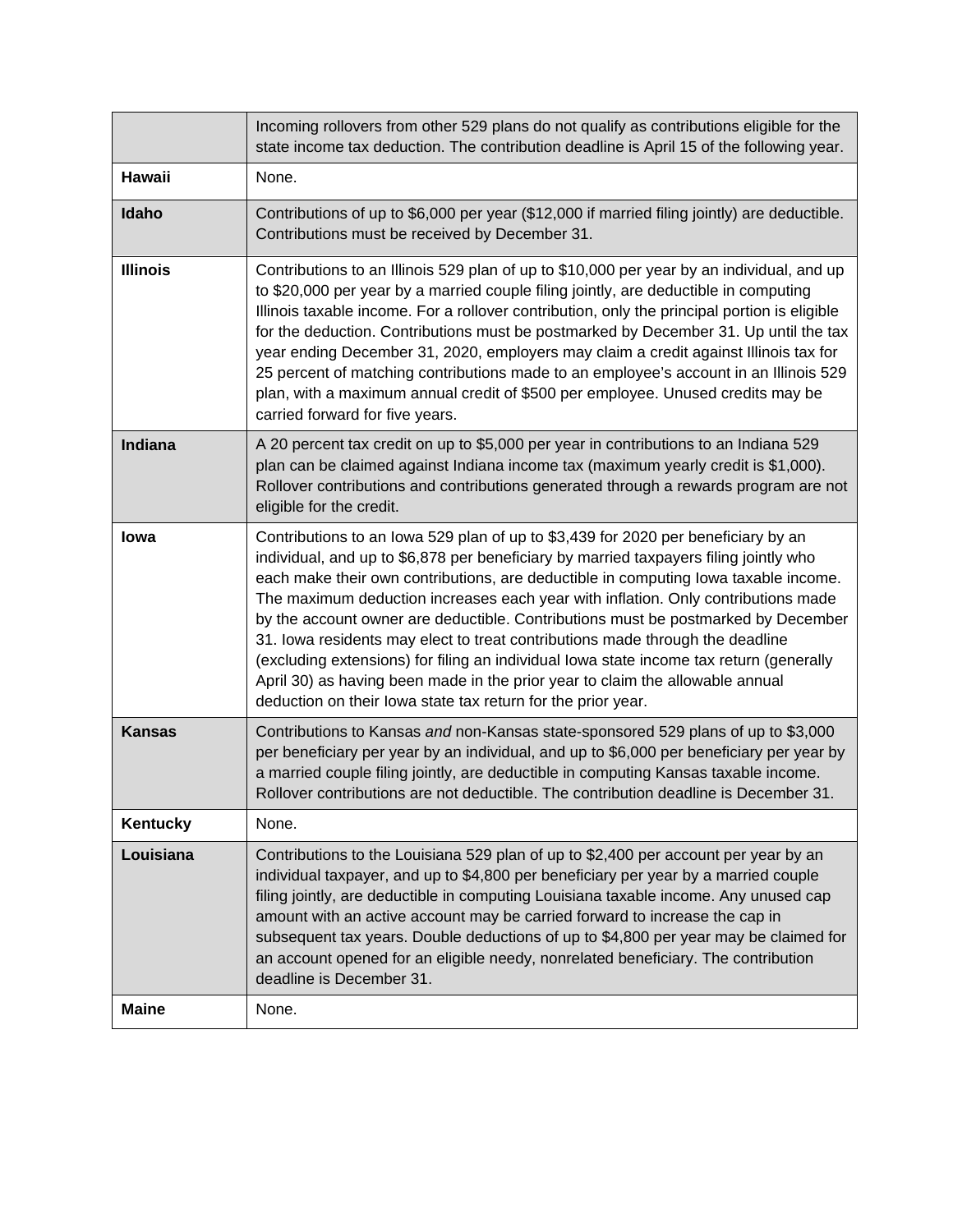| <b>Maryland</b>      | Contributions to the Maryland College Investment Plan of up to \$2,500 per beneficiary<br>per year by an individual, and up to \$5,000 per beneficiary per year by married<br>taxpayers, are deductible in computing Maryland taxable income, with a 10-year<br>carryforward of excess contributions. Account owners and contributors are eligible for<br>the deduction. Rollover contributions are deductible if not previously deducted.<br>Contributions must be postmarked by December 31.                                                                                                                                                                                                                                                                            |
|----------------------|---------------------------------------------------------------------------------------------------------------------------------------------------------------------------------------------------------------------------------------------------------------------------------------------------------------------------------------------------------------------------------------------------------------------------------------------------------------------------------------------------------------------------------------------------------------------------------------------------------------------------------------------------------------------------------------------------------------------------------------------------------------------------|
| <b>Massachusetts</b> | Effective January 1, 2017, through the 2021 tax year, contributions to Massachusetts<br>529 plans of up to \$1,000 per year by an individual, and up to \$2,000 per year by a<br>married couple filing jointly, are deductible in computing Massachusetts taxable<br>income.                                                                                                                                                                                                                                                                                                                                                                                                                                                                                              |
| <b>Michigan</b>      | Contributions to a Michigan 529 savings plan of up to \$5,000 per year by an<br>individual, and up to \$10,000 per year by a married couple filing jointly, are deductible<br>in computing Michigan taxable income. Contributions must be reduced by qualified<br>withdrawals during the year for purposes of determining the amount that may be<br>deducted. Rollover contributions are not deductible, according to the Michigan<br>Department of Treasury. The contribution deadline is December 31.                                                                                                                                                                                                                                                                   |
| <b>Minnesota</b>     | Minnesota taxpayers may claim either a tax deduction or a tax credit depending on<br>their income. A \$1,500 tax deduction (\$3,000 for a married couple filing jointly) can be<br>claimed against Minnesota income tax. Alternatively, a tax credit equal to 50 percent<br>of the contributions to accounts, reduced by any withdrawals, may be claimed with a<br>maximum credit amount of up to \$500, subject to a phaseout schedule starting at a<br>federal adjusted gross income of \$75,000.                                                                                                                                                                                                                                                                       |
| <b>Mississippi</b>   | Contributions to a Mississippi 529 savings plan of up to \$10,000 per year by an<br>individual, and up to \$20,000 per year by a married couple filing jointly, are deductible<br>in computing Mississippi taxable income. The contribution deadline is April 15 of the<br>following year.                                                                                                                                                                                                                                                                                                                                                                                                                                                                                |
| <b>Missouri</b>      | Contributions to Missouri and non-Missouri 529 plans of up to \$8,000 per year by an<br>individual, and up to \$16,000 per year by a married couple filing jointly, are deductible<br>in computing Missouri taxable income. Only contributions made by the account owner<br>are deductible, except for spouses filing a joint return. Rollover contributions are not<br>deductible. Contributions must be postmarked by December 31.                                                                                                                                                                                                                                                                                                                                      |
| <b>Montana</b>       | Contributions to Montana and non-Montana 529 plans of up to \$3,000 per year by an<br>individual, and up to \$6,000 per year by a married couple filing jointly, are deductible<br>in computing Montana taxable income. Only contributions made by the account<br>owner, the account owner's spouse, or the account owner's custodian or parent are<br>deductible. The contribution deadline is December 31.                                                                                                                                                                                                                                                                                                                                                              |
| <b>Nebraska</b>      | Contributions by an account owner who files a Nebraska state income tax return,<br>including the principal and earnings portions of rollovers from another qualified college<br>savings plan not issued by the state of Nebraska, are deductible in computing the<br>account owner's Nebraska taxable income for Nebraska income tax purposes in an<br>amount not to exceed \$10,000 (\$5,000 for married taxpayers filing separate returns)<br>in the aggregate for all contributions to all accounts within the trust in any taxable<br>year. Contributions by a custodian of an UGMA or UTMA account who is also the<br>parent or guardian of the beneficiary of an UGMA or UTMA account may claim this<br>deduction. Contributions must be postmarked by December 31. |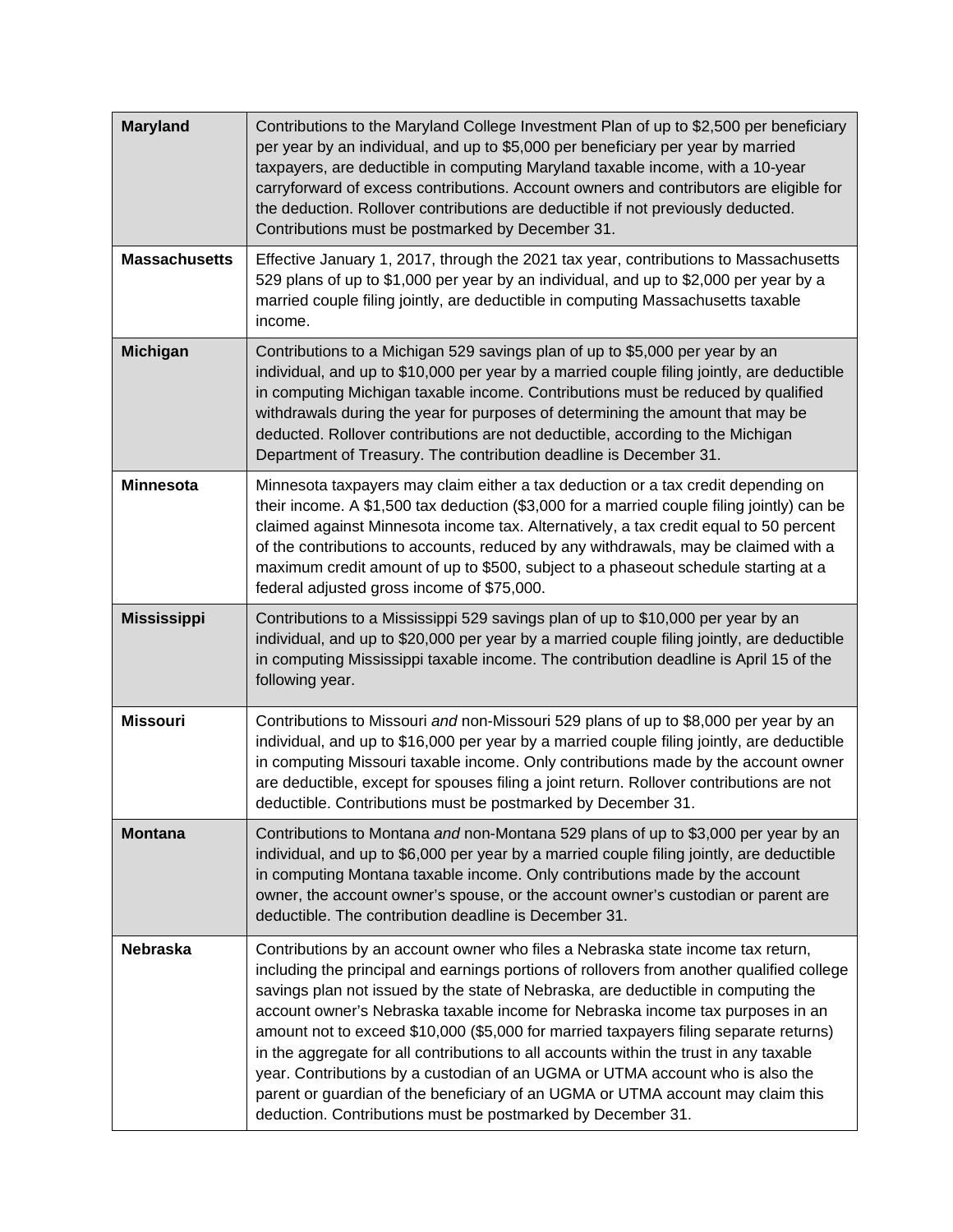| <b>Nevada</b>           | Not applicable. Nevada does not have a state income tax.                                                                                                                                                                                                                                                                                                                                                                                                  |
|-------------------------|-----------------------------------------------------------------------------------------------------------------------------------------------------------------------------------------------------------------------------------------------------------------------------------------------------------------------------------------------------------------------------------------------------------------------------------------------------------|
| <b>New</b><br>Hampshire | Not applicable. New Hampshire does not have a state income tax.                                                                                                                                                                                                                                                                                                                                                                                           |
| <b>New Jersey</b>       | None.                                                                                                                                                                                                                                                                                                                                                                                                                                                     |
| <b>New Mexico</b>       | Contributions to any of New Mexico's 529 plans are fully deductible. Total deductions<br>cannot exceed the "cost of attendance" at the applicable eligible higher education<br>institution. Contributions must be made on or before December 31.                                                                                                                                                                                                          |
| <b>New York</b>         | Contributions to a New York 529 plan of up to \$5,000 per year by an individual, and<br>up to \$10,000 per year by a married couple filing jointly, are deductible in computing<br>New York taxable income. Only contributions made by the account owner, or if filing<br>jointly, by the account owner's spouse, are deductible. Contribution must be<br>postmarked by December 31.                                                                      |
| <b>North Carolina</b>   | None.                                                                                                                                                                                                                                                                                                                                                                                                                                                     |
| <b>North Dakota</b>     | Contributions to the North Dakota 529 plan of up to \$5,000 per year by an individual,<br>and up to \$10,000 per year by a married couple filing jointly, are deductible in<br>computing North Dakota taxable income. The contribution deadline is December 31.                                                                                                                                                                                           |
| Ohio                    | Contributions, including rollover contributions, to an Ohio 529 plan of up to \$4,000 per<br>beneficiary per year (any filing status) are deductible in computing Ohio taxable<br>income, with an unlimited carryforward of excess contributions. The contribution<br>deadline is December 30.                                                                                                                                                            |
| <b>Oklahoma</b>         | Contributions to Oklahoma's 529 plans, including rollover contributions, of up to<br>\$10,000 per year for an individual taxpayer, and up to \$20,000 per year for a married<br>couple filing jointly, are deductible in computing Oklahoma taxable income, with a five-<br>year carryforward of excess contributions. The contribution deadline is April 15 of the<br>following year.                                                                    |
| Oregon                  | Effective January 1, 2020, Oregon taxpayers are eligible for a state income tax credit<br>up to \$150 for a single filer and \$300 for joint filers for contributions to Oregon 529<br>plans.                                                                                                                                                                                                                                                             |
| Pennsylvania            | Contributions to Pennsylvania and non-Pennsylvania 529 plans of up to the gift-tax<br>annual exclusion amount (\$15,000 in 2020) per beneficiary are deductible in<br>computing Pennsylvania taxable income. Spouses filing jointly must each have at<br>least \$15,000 in income to claim the maximum \$30,000 per-beneficiary deduction.<br>Rollovers from another 529 plan or from qualified U.S. savings bonds are not eligible<br>for the deduction. |
| <b>Rhode Island</b>     | Contributions to the Rhode Island 529 plan of up to \$500 per year by an individual,<br>and up to \$1,000 per year by married taxpayers filing jointly, are deductible in<br>computing Rhode Island taxable income, with an unlimited carryforward of excess<br>contributions. Rollovers from another 529 plan are not deductible. The contribution<br>deadline is December 31.                                                                           |
| <b>South Carolina</b>   | Contributions, including rollover contributions, to a South Carolina 529 plan are fully<br>deductible in computing South Carolina taxable income. The contribution deadline is<br>April 15 of the following year.                                                                                                                                                                                                                                         |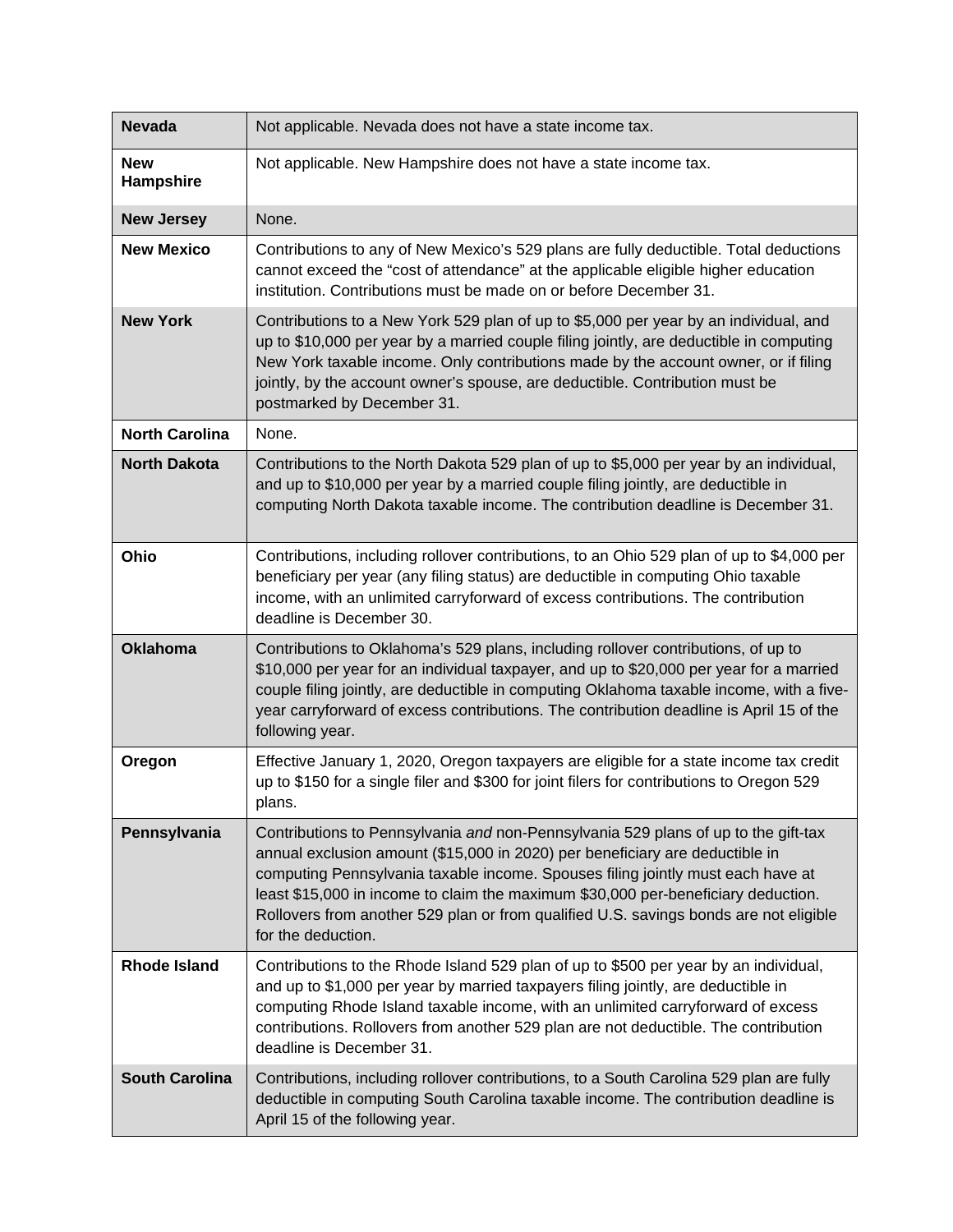| <b>South Dakota</b>  | Not applicable. South Dakota does not have a state income tax.                                                                                                                                                                                                                                                                                                                                                                                                                                                                                                                                                                                                                                                                                                                                                                                                                                                                                                                                                                                                                                                             |
|----------------------|----------------------------------------------------------------------------------------------------------------------------------------------------------------------------------------------------------------------------------------------------------------------------------------------------------------------------------------------------------------------------------------------------------------------------------------------------------------------------------------------------------------------------------------------------------------------------------------------------------------------------------------------------------------------------------------------------------------------------------------------------------------------------------------------------------------------------------------------------------------------------------------------------------------------------------------------------------------------------------------------------------------------------------------------------------------------------------------------------------------------------|
| <b>Tennessee</b>     | Not applicable. Tennessee does not have a state income tax.                                                                                                                                                                                                                                                                                                                                                                                                                                                                                                                                                                                                                                                                                                                                                                                                                                                                                                                                                                                                                                                                |
| <b>Texas</b>         | Not applicable. Texas does not have a state income tax.                                                                                                                                                                                                                                                                                                                                                                                                                                                                                                                                                                                                                                                                                                                                                                                                                                                                                                                                                                                                                                                                    |
| <b>Utah</b>          | Contributions to the Utah 529 plan in 2020 of up to \$2,000 per beneficiary by an<br>individual, and up to \$4,000 per beneficiary by a married couple filing jointly, are<br>eligible for a 5 percent credit against Utah income tax. Contributions to an account<br>established after a beneficiary reaches age 19 are not eligible. Contributions from a<br>nonowner are creditable by the account owner and not by the nonowner or<br>contributor. The contribution deadline for online processing is December 31; for<br>manual processing, it is December 31 or the last working day of the year.                                                                                                                                                                                                                                                                                                                                                                                                                                                                                                                    |
| <b>Vermont</b>       | Contributions to the Vermont 529 plan of up to \$2,500 per beneficiary per year by an<br>individual, and up to \$5,000 per beneficiary per year if the contributors are married<br>and file a joint tax return, are eligible for a 10 percent Vermont income tax credit (up to<br>\$250 per beneficiary per individual taxpayer or \$500 per beneficiary for married<br>taxpayers filing jointly). Taxpayers may claim the credit for contributions to a VHEIP<br>account they own or for gift contributions to a VHEIP account owned by someone<br>else. The principal portion of a rollover from another 529 plan is eligible for the credit,<br>provided the funds remain in the account for the remainder of the taxable year. The<br>contribution deadline is December 31.                                                                                                                                                                                                                                                                                                                                            |
| Virginia             | Contributions to a Virginia 529 plan of up to \$4,000 per account per year are<br>deductible in computing Virginia taxable income, with an unlimited carryforward of<br>excess contributions. Contributions are fully deductible in the year of contribution for<br>taxpayers at least 70 years of age. Contributions from a nonowner are deductible by<br>the account owner and not by the nonowner or contributor. Contributions must be<br>received by (not postmarked by) the last business day of the year based on agency<br>calendar.                                                                                                                                                                                                                                                                                                                                                                                                                                                                                                                                                                               |
| Washington           | Not applicable. Washington does not have a state income tax.                                                                                                                                                                                                                                                                                                                                                                                                                                                                                                                                                                                                                                                                                                                                                                                                                                                                                                                                                                                                                                                               |
| <b>West Virginia</b> | Contributions to any of West Virginia's 529 plans are fully deductible. Contributions<br>must be made or postmarked by December 31.                                                                                                                                                                                                                                                                                                                                                                                                                                                                                                                                                                                                                                                                                                                                                                                                                                                                                                                                                                                        |
| <b>Wisconsin</b>     | Contributions to a Wisconsin 529 plan of up to \$3,280 per beneficiary per year (any<br>filing status) are deductible in computing Wisconsin taxable income. The maximum<br>annual deductible will be increased annually to reflect inflation. Contributions in<br>excess of the maximum annual limit may be carried forward to one or more future<br>years and deducted up to the then annual maximum deductible amount each year<br>until all amounts invested have been deducted from Wisconsin taxable income.<br>Incoming rollovers from other states' 529 plans are accepted. The portion that is<br>considered principal or contributions may qualify for reducing Wisconsin taxable<br>income, including carryforward for subsequent years; the portion attributed to growth<br>is not eligible. Amounts that received an earlier Wisconsin reduction are not eligible.<br>Contributors do not need to be the account owner to claim the deduction. Any<br>Wisconsin taxpayer may claim a deduction for contributions to any account. The<br>contribution deadline is April 15 of the year following the tax year. |
| Wyoming              | Not applicable. Wyoming does not have a state income tax.                                                                                                                                                                                                                                                                                                                                                                                                                                                                                                                                                                                                                                                                                                                                                                                                                                                                                                                                                                                                                                                                  |

*All information updated as of 01/2020.*